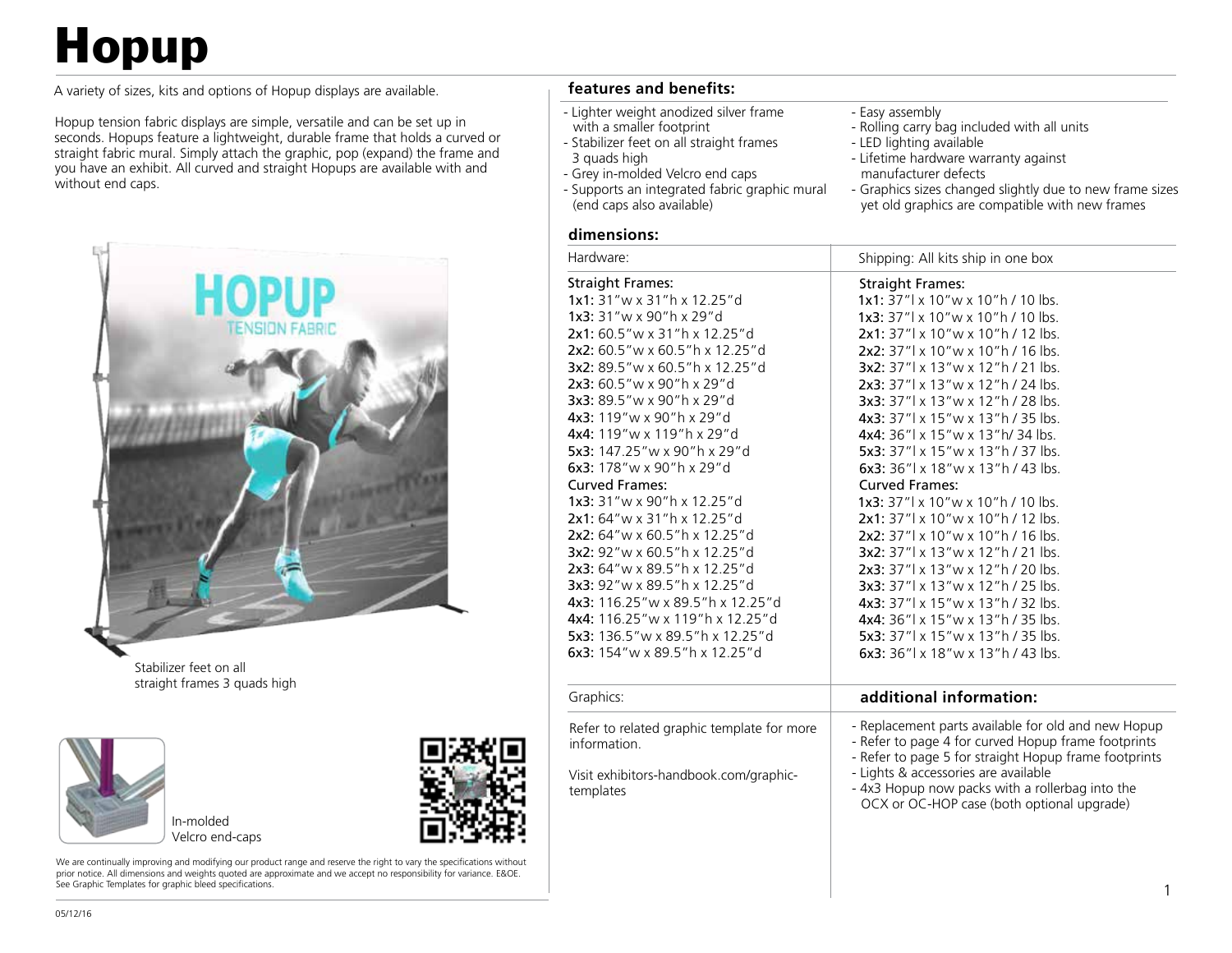#### SET-UP: GRAPHIC COMES ATTACHED



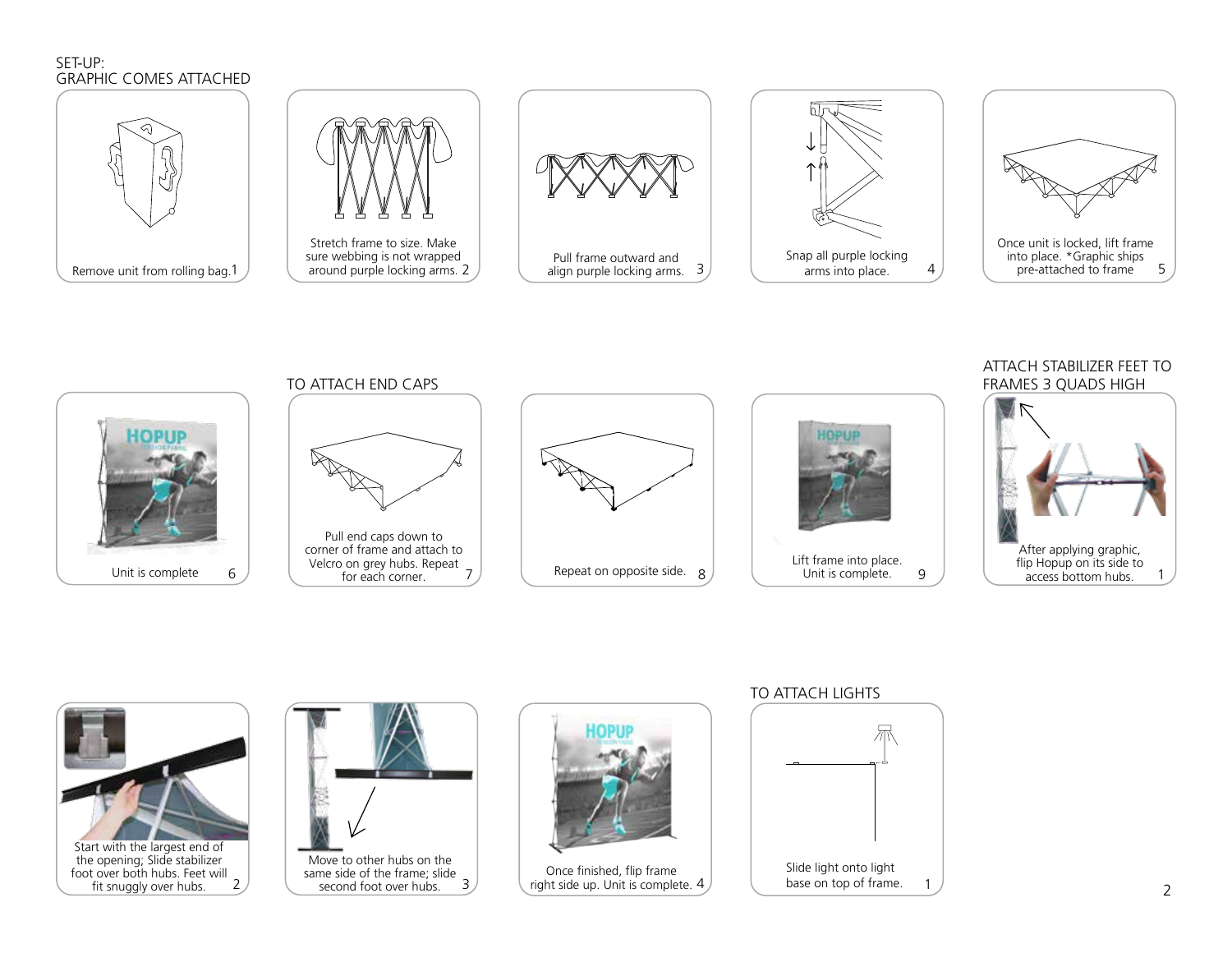#### TO COLLAPSE



### **to ensure quality, please note:**



If the webbing is wrapped around the purple locking arm, the arm can snap off when opening the unit.



When setting up, ensure that the arms are aligned. If not, the arms will snap when pressure is applied.



When packing unit in the bag, ensure that the strap is not partially wrapped around an arm. If it is, the arm will snap when pulled out of the bag.



Do not use the purple locking arm to lift unit. ALWAYS lift by the frame.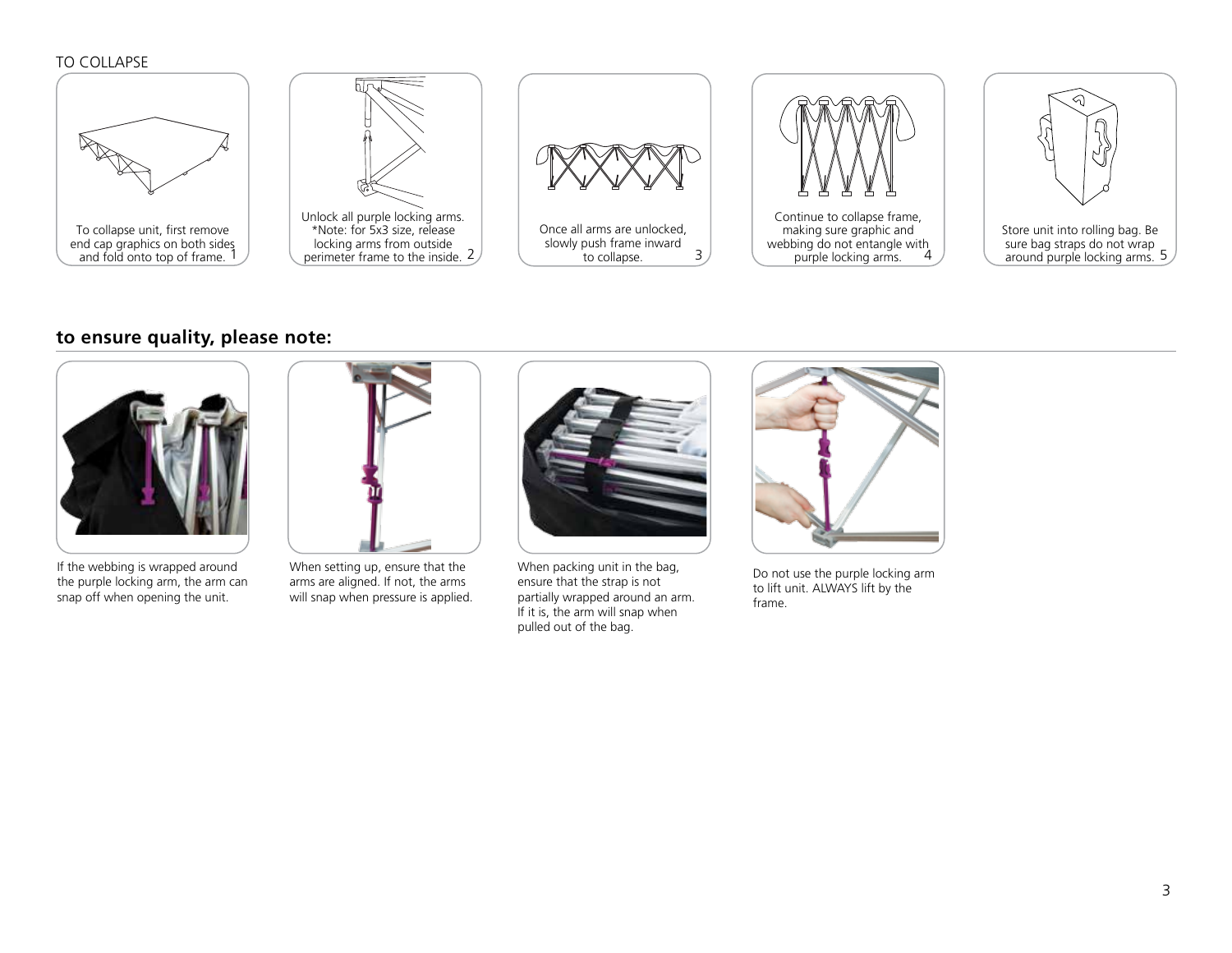# Curved Hopup

The curved HopUp gives your tension fabric backwall visual interest and dimension.

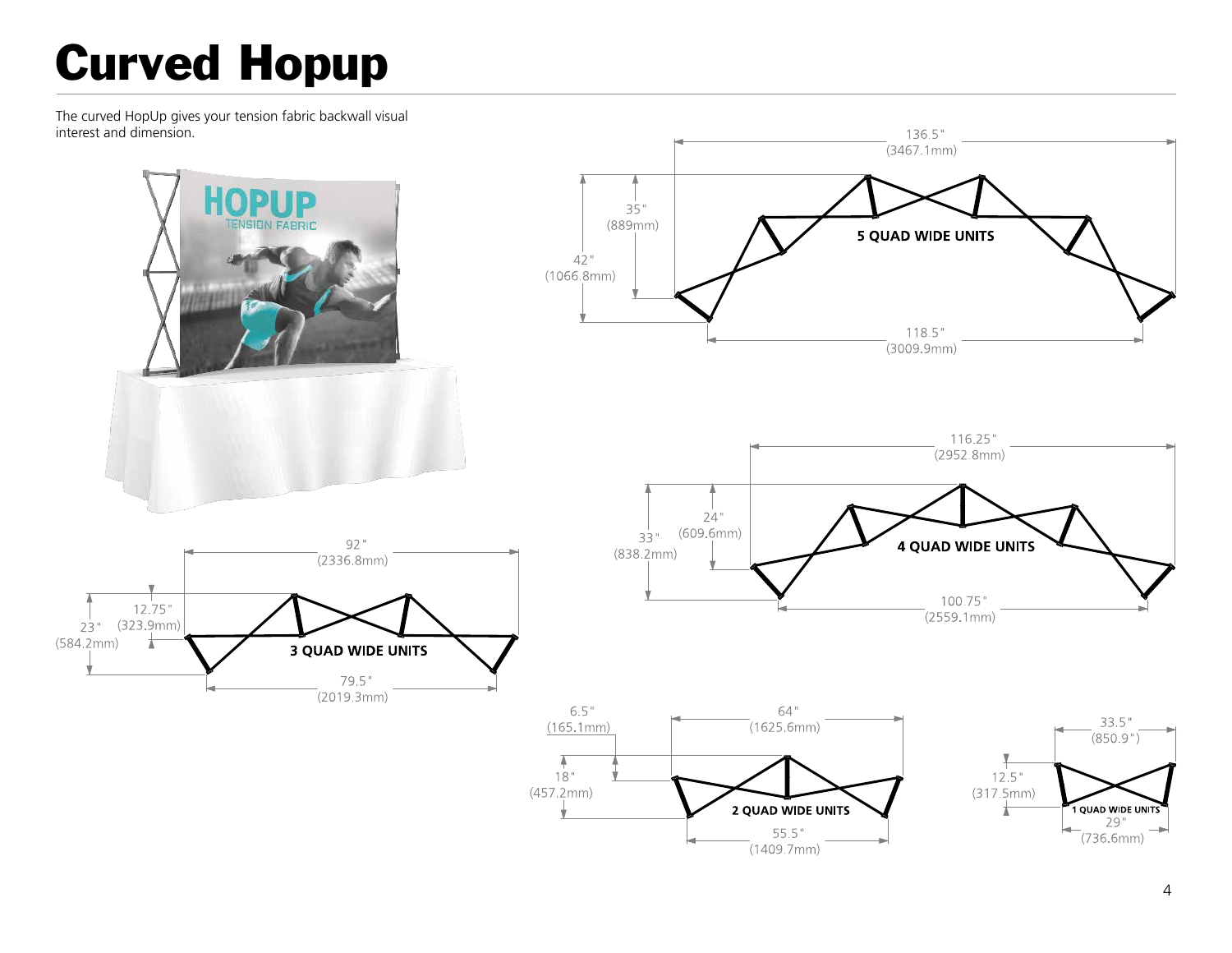# Straight Hopup